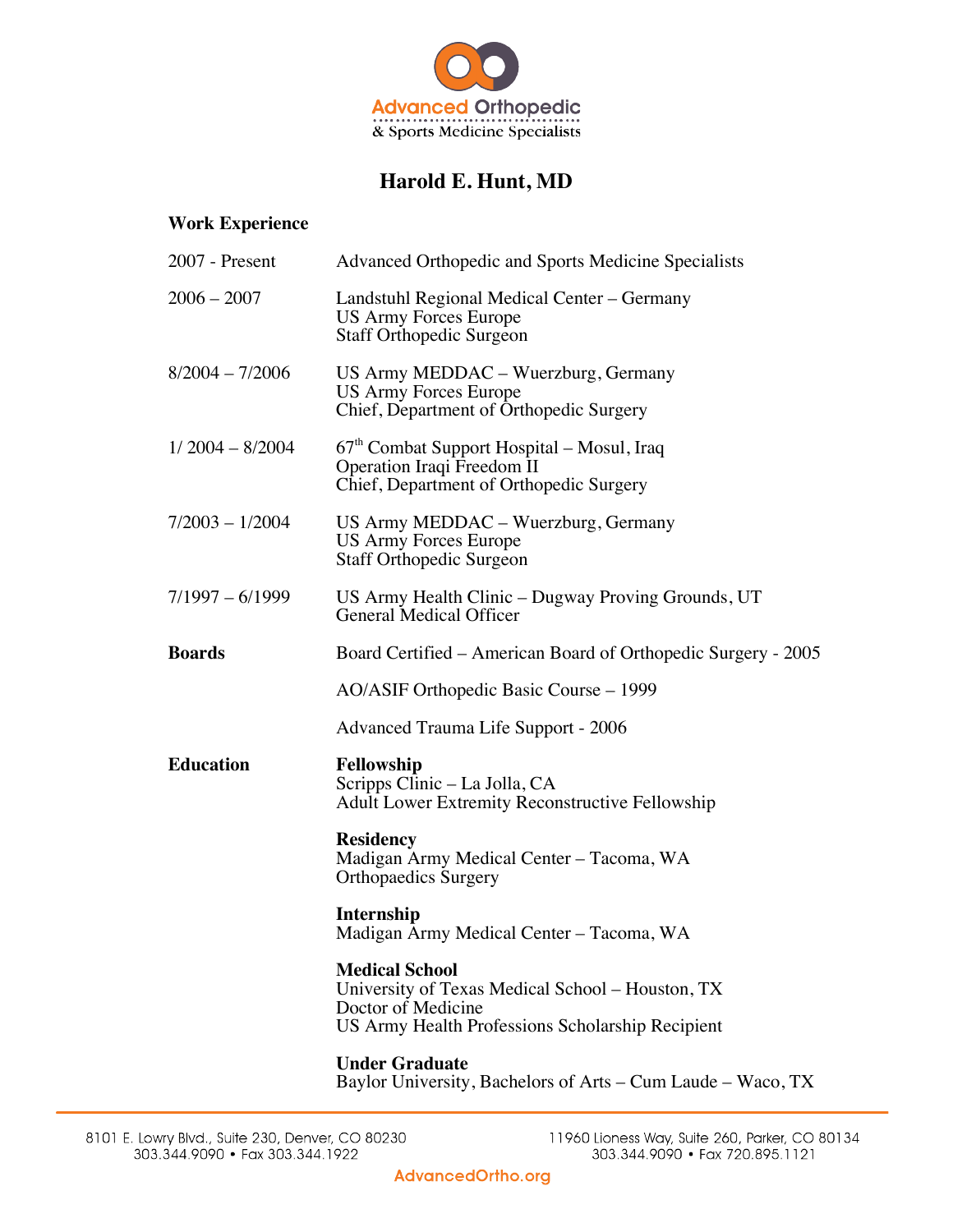## **Memberships**

|                      | American Academy of Orthopedic Surgeons - Active Fellow               |
|----------------------|-----------------------------------------------------------------------|
|                      | Society of Military Orthopedic Surgeons - Member                      |
| <b>Honors/Awards</b> | <b>Miliarty</b>                                                       |
|                      | Rank of Major Promotable, U.S. Army – 11 years of Active Duty service |
|                      | Joint Meritorious Unit Award                                          |
|                      | Combat Patch (30th Medical Brigade / 2nd Infantry Division)           |
|                      | Global War on Terrorism Expeditionary Medal                           |
|                      | Global War on Terrorism Service Medal                                 |
|                      | Kosovo Campaign Medal                                                 |
|                      | <b>NATO</b> Medal                                                     |
|                      | Meritorious Service Medal                                             |
|                      | Army Commendation Medal – 2 citations                                 |
|                      | Overseas Service Ribbon - 1 Bar                                       |
|                      | <b>Graduate</b>                                                       |
|                      | Alpha Omega Alpha Medical Honor Society - Member                      |
|                      | Top Student in Gross Anatomy & Neuroscience and Anatomy Courses       |
|                      | Undergraduate                                                         |
|                      | Alpha Lambda Delta Freshman Honor Society                             |
|                      | Gamma Beta Phi Honor Society                                          |
|                      | <b>Omicron Delta Kappa Honor Society</b>                              |
|                      | Golden Key National Honor Society                                     |
|                      | Order of Omega Greek Honor Society                                    |
|                      | Academic Honors Initiate to Delta Tau Delta National Fraternity       |
|                      | Dean's List (Five out of eight semesters)                             |
|                      |                                                                       |